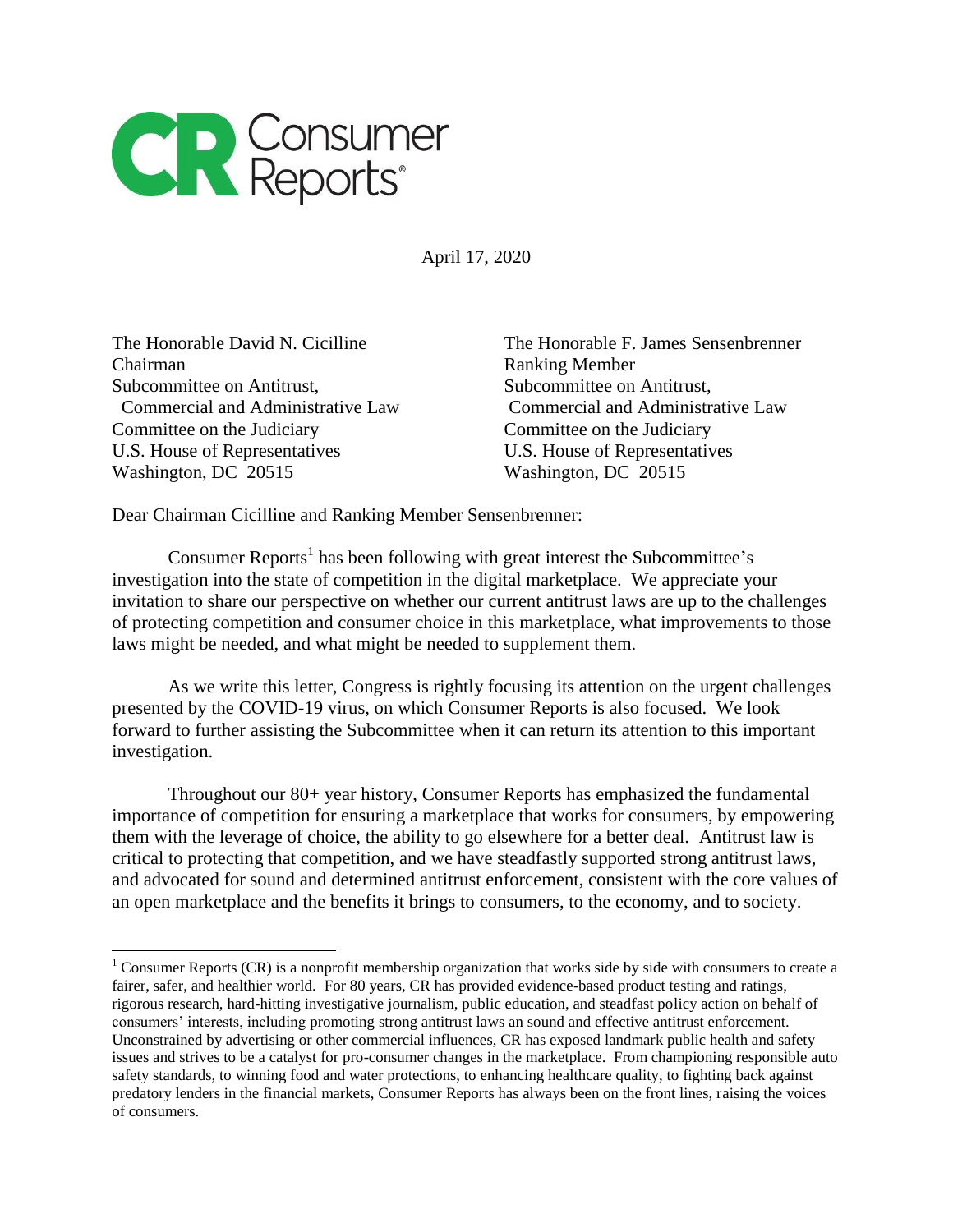## **A New Marketplace Landscape**

We are now facing an entirely new breed of concentrated market power.

The internet has ushered in breathtaking technological change that has revolutionized commerce and communication, in extraordinarily beneficial ways. But a principal promise of the internet is being only partially realized. Many hoped the internet would dramatically open the marketplace, empowering consumers to more conveniently and widely comparison shop among sellers from across the country and around the world. A further hope was that when faced with more competition, companies would be incentivized to offer better products and services at more affordable prices. And ultimately, that a vibrant online marketplace would benefit consumers with a rich variety of good choices.

Unfortunately, the promise of new consumer power has been undercut by the rise of a handful of giant tech platforms that have come to increasingly dominate online commerce and communications. The market power of these large platforms is enabling them to exercise inordinate influence over market access, restricting and diminishing the quantity and quality of our choices, and the pathways for all who seek to reach us – including manufacturers, service providers, content creators, and other voices.

That market power is being further amplified and reinforced by the platforms' ability to amass, analyze, and exploit vast and constantly growing troves of information on us and our online activities. A dominant platform can use this information to target discriminatory favoritism among sellers, advertisers, or information providers who use the platform to reach consumers. Or to tailor new product and service offerings of its own to preempt promising business opportunities it identifies, even to target another seller's customers. Additionally, the possession of these vast troves of information creates a formidable barrier to market entry by would-be competitors who do not have access to similar information.

More broadly, this business practice gives these dominant online platforms unprecedented and pervasive insight into our everyday lives, enabling them to monitor, manipulate, and monetize our personal interactions as consumers, and as citizens – and to further tailor ads and information through opaque and unaccountable artificial intelligence systems, in ways that are still not fully understood and appreciated.

## **Restoring and Reinvigorating Antitrust**

In the face of these new challenges, it is a fitting time to re-examine our antitrust laws and their effectiveness.

To begin with, the existing antitrust statutes – which prohibit companies from suppressing competition through agreements with each other, through exerting market power, or through acquiring other companies – remain essential protectors of our marketplace. A key step in ensuring that our antitrust laws are up to the task is increasing enforcement resources to levels commensurate with that task.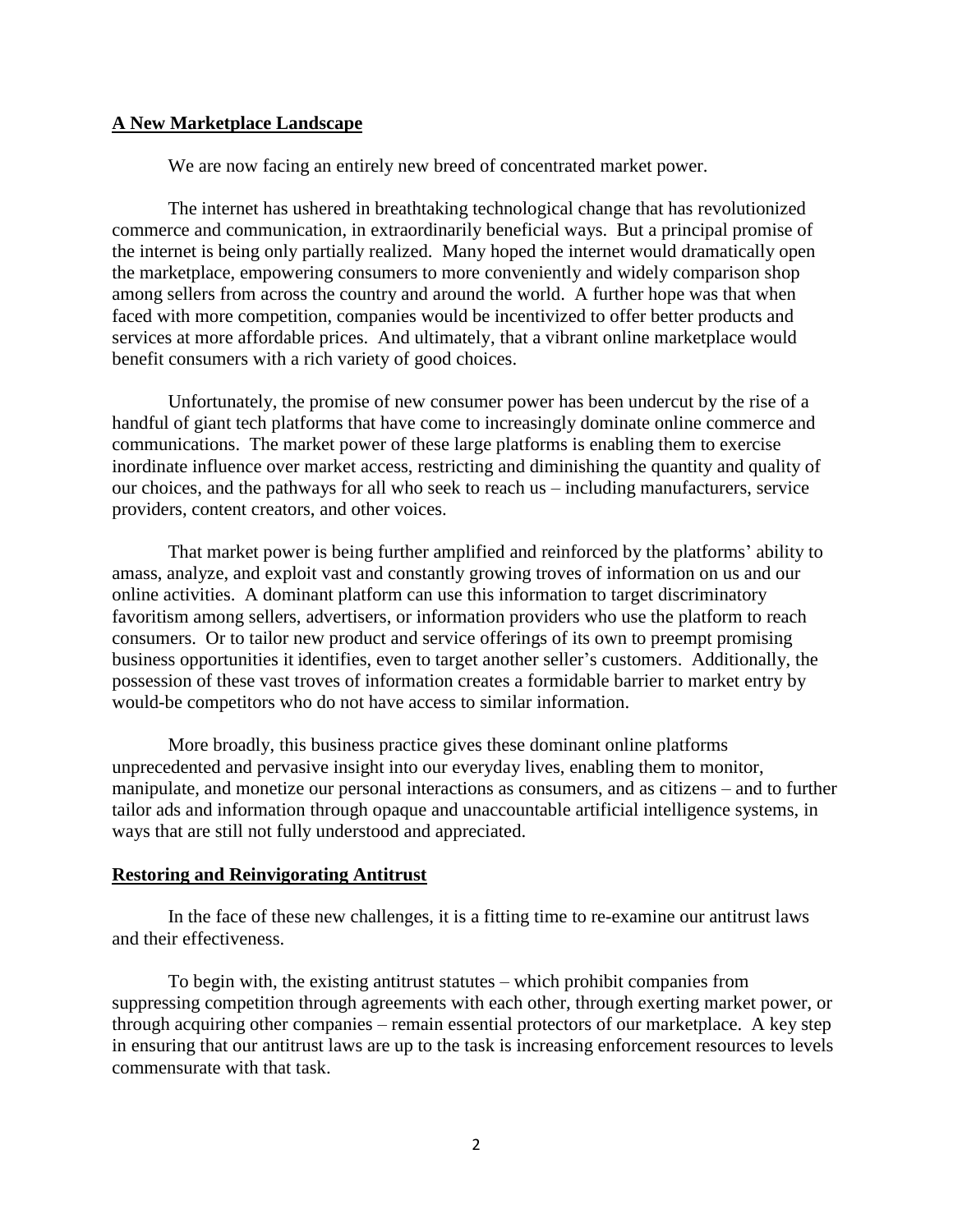But that is not enough. Unfortunately, over the past few decades, the effectiveness of the antitrust statutes has been gradually eroded in significant respects, through a number of court decisions that have hampered their reach. Collectively, these court decisions have allowed theory-based skepticism to displace longstanding, experience-based antitrust principles, and to unduly intrude into assessments of problematic marketplace conduct, resulting in presumptions that block fact-based enforcement decisions. The gaps that have been created in the reach of the antitrust laws are starkly evident in the context of the online marketplace.

With merger enforcement, Congress intended to prevent market concentration from ever reaching levels of concern, by "provid[ing] authority for arresting mergers at a time when the trend to lessening of competition in a line of commerce is still in its incipiency ... to brake this force at its outset and before it gathered momentum."<sup>2</sup> This purpose is embodied in the very text of Section 7 of the Clayton Act, which prohibits acquisitions where "the effect of such acquisition *may be* substantially to lessen competition or to tend to create a monopoly."<sup>3</sup>

In recent decades, unfortunately, courts have effectively abandoned this "incipiency standard" and have read the "may" out of Section 7. The standard has instead devolved to essentially require the government to prove demonstrable, concrete, imminent, quantifiable harm. This has resulted in consideration of each merger, including a series of acquisitions by one growing giant corporation, in piecemeal isolation, disregarding unmistakable trends until it is often too late.

This short-sighted approach invites a corporation to execute a strategy of growth to dominance by quietly acquiring potential rivals as soon as they appear on the horizon, before they've had a chance to reach a size where antitrust scrutiny would be called for.

The five internet giants – Facebook, Google/Alphabet, Amazon, Microsoft, and Apple – did not suddenly spring onto the scene in their current dominant positions. Google was founded in 1998, and began selling ads to finance its search engine in 2000. Amazon was founded in 1994, and began managing the inventory of third parties selling on its website in 2006. Microsoft was founded in 1975, to adapt the BASIC software language for use with the justinvented microcomputer, then contracted in 1981 to supply the operating system for IBM's personal computers, and released Word and the Mouse in 1983, and Windows in 1985. Apple was incorporated in 1977, and for many years was an upstart innovator who fought against IBM, Microsoft, and others to keep the marketplace open. Facebook first became available for use by the public in 2006, after initially being available only to students at Harvard and then at a few other universities.<sup>4</sup>

In the course of their growth, each of these corporations has made dozens or even hundreds of acquisitions, from companies who could instead potentially have become part of building a competing business and giving consumers a more vibrant online marketplace. In just

 $\overline{a}$ 

 $2^{2}$  Brown Shoe Co. v. United States, 370 U.S. 294, 317-18 (1962).

 $3$  15 U.S.C. § 18 (emphasis added.)

<sup>4</sup> *See, e.g.,* www.britannica.com/topic/Google-Inc; www.britannica.com/topic/Amazoncom; www.britannica.com/topic/Microsoft-Corporation; https://www.britannica.com/topic/Apple-Inc; https://www.britannica.com/topic/Facebook.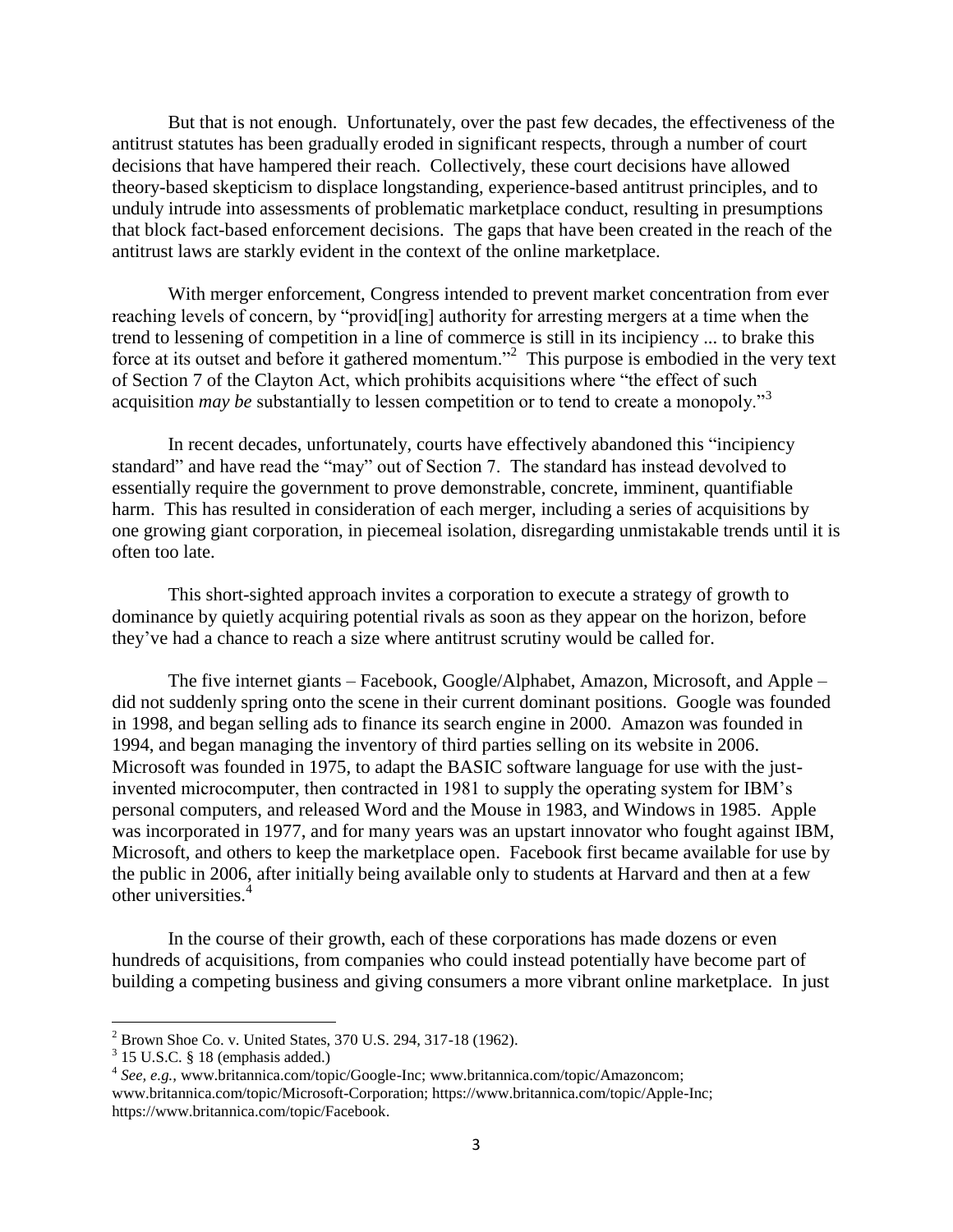the past decade, Google/Alphabet has executed about 150 of these acquisitions; Amazon has made about 60; Microsoft, about 85; Apple, about 70; and Facebook, about  $60<sup>5</sup>$  Each of these acquisitions was subject to review under Section 7 of the Clayton Act. But as far as we know, very few were actually *subjected* to serious review.

Under a properly applied "incipiency standard," enforcers would be encouraged to use the full powers of their insight and foresight to focus on discernible market trends, and what is needed to protect and promote, over the long haul, an open and innovative marketplace, where competition prevails, and consumers are in charge.

Court decisions have similarly hampered antitrust enforcement against exclusionary conduct – a dominant corporation sabotaging the competitive efforts of its rivals, such as by blocking or interfering with their access to supply or distribution channels. Section 2 of the Sherman Act prohibits monopolization or attempt to monopolize. Among the additional proof hurdles that courts have imposed is that the dominant corporation either must already have an actual monopoly, or must have a "dangerous probability" of achieving one through the exclusionary conduct in question.<sup>6</sup> Under this over-exacting legal standard, many strategic moves by a dominant corporation to block or undermine efforts by potential rivals to offer choices to consumers are beyond the reach of antitrust enforcement, even when they are clearly harmful to competition and consumers.

Although these ill-conceived court decisions could be self-corrected over the course of time by new, better-informed court decisions, we cannot afford to wait to see if that might eventually transpire. Instead, we recommend that Congress step in with carefully measured clarifications to help reinvigorate antitrust enforcement. These improvements should be informed by the new challenges presented by online platforms, but should be written so as to apply to antitrust across all parts of the economy, as the current antitrust laws do.

For example, we support a number of proposals now pending in the Senate that warrant the Subcommittee's consideration, including:

- S. 3426, the Anticompetitive Exclusionary Conduct Prevention Act, to strengthen the ability of the antitrust laws to reach anticompetitive exclusionary conduct before the violator achieves a full monopoly;
- S. 2237, the Monopolization Deterrence Act, to authorize the Justice Department and the FTC to impose civil penalties for unlawful monopolizing;

https://www.crunchbase.com/search/acquisitions/field/organizations/num\_acquisitions/facebook.

l

<sup>&</sup>lt;sup>5</sup> https://www.crunchbase.com/organization/google/acquisitions/acquisitions\_list;

https://www.crunchbase.com/organization/amazon/acquisitions/acquisitions\_list;

https://www.crunchbase.com/organization/microsoft/acquisitions/acquisitions list;

https://www.crunchbase.com/organization/apple/acquisitions/acquisitions\_list;

<sup>6</sup> *E.g.,* Spectrum Sports, Inc. v. McQuillan, 506 U.S. 447, 459 (1993).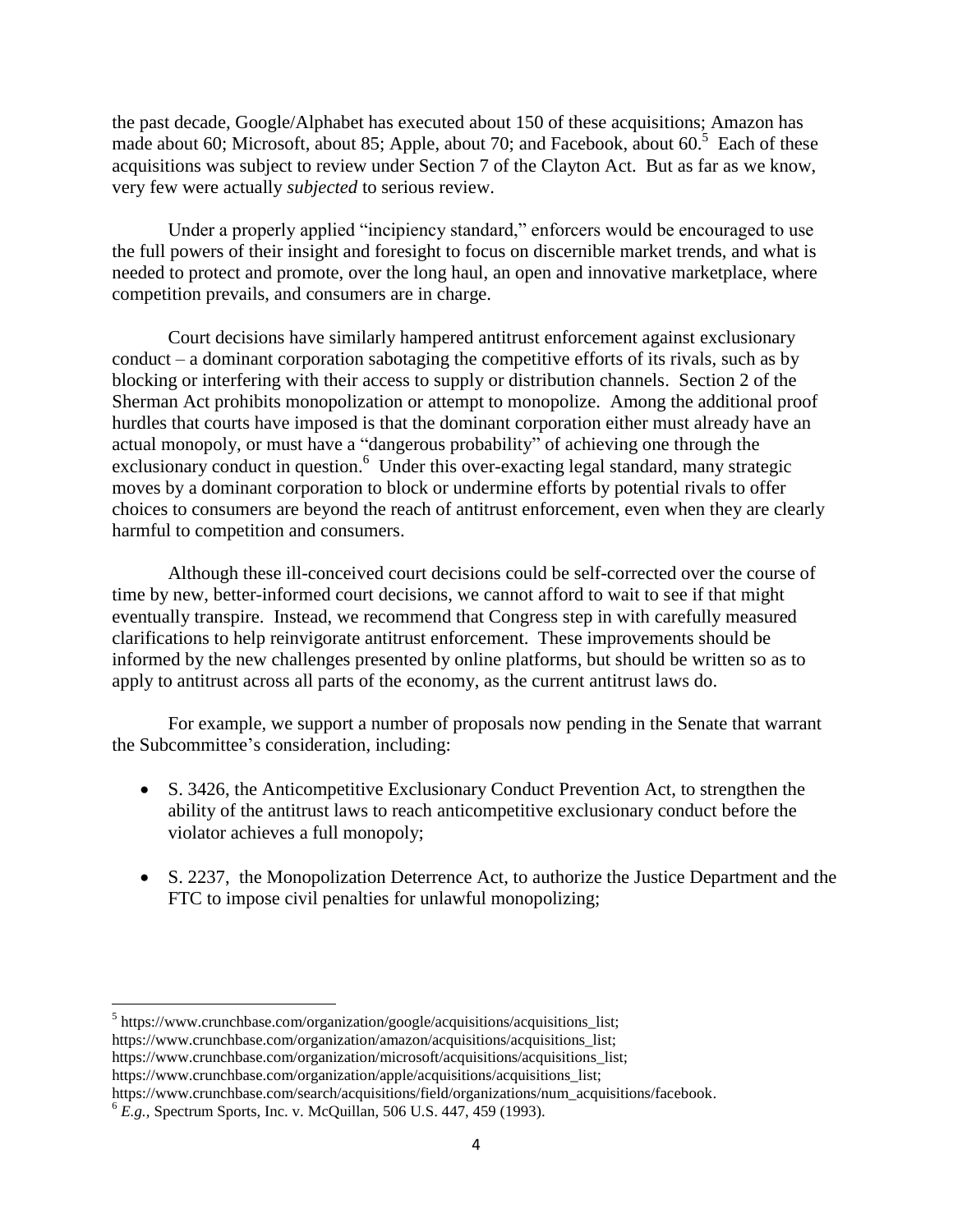- S. 307, the Consolidation Prevention and Competition Promotion Act, to strengthen merger enforcement by restoring the "incipiency standard" and shifting the burden of proof for acquisitions involving extremely large corporations; and
- S. 1937, the Merger Filing Fee Modernization Act, to strengthen antitrust enforcement resources by increasing pre-merger filing fees for extremely large acquisitions.

These are sound and measured proposals that hold true to the long-established, enduring values of the antitrust laws. They constructively clarify and build on these laws so they are better equipped to fulfill their critical mission in today's marketplace, including the online marketplace.

## **Other Efforts to Promote Competition in the Online Marketplace**

At the same time, there are limits to what the antitrust laws can do to address the dysfunction inherent in a marketplace that is already over-concentrated, such as we are now seeing with online platforms. The antitrust laws, properly reinvigorated, can address ongoing exclusionary or collusive conduct; and they may be able to reverse a previously completed anticompetitive merger when it is practical to unwind it. But beyond these situations, the antitrust laws simply do not prohibit a company that has market power from directly taking advantage of that to increase its profits by raising prices or cutting quality.

This kind of extreme market concentration nonetheless harms consumers, by depriving them of the benefits of choice, and the leverage that choice gives consumers to incentivize companies to make products and services better and more affordable. And for online platforms, this extreme concentration can be particularly entrenched and resistant to the emergence of new competition. The natural advantages of being the biggest are reinforced and augmented by network effects that make it advantageous for consumers to use the same platform that most others are using, so as to be able to easily connect with each other. And they are further reinforced and augmented by a dominant platform's ability to track consumers' online activities, collect vast amounts of their personal information, and combine it with information obtained from other sources to create intimate profiles that can be used to anticipate and influence consumers' decisions.

Opening the online marketplace to functional competition is essential for it to work effectively for consumers and for those who seek to reach them. Reinvigorating the antitrust laws, while a key part of that, is not the full answer. Congress should also consider ways to restructure the online marketplace to promote competition – as it did three decades ago for telecommunications. In particular, we recommend Congress pursue two reforms that were key parts of what became the Telecommunications Act of 1996. Portability would enable consumers to exercise control over the information they have put on a platform, and to switch among platforms without having to "start over" and lose important records, documents, photos, and other materials. And interoperability would enable consumers and others using one platform as their home base to connect with those using other platforms. Both these reforms would promote competition by making it practical for consumers to choose a new platform that offered better features or otherwise better fit their needs.